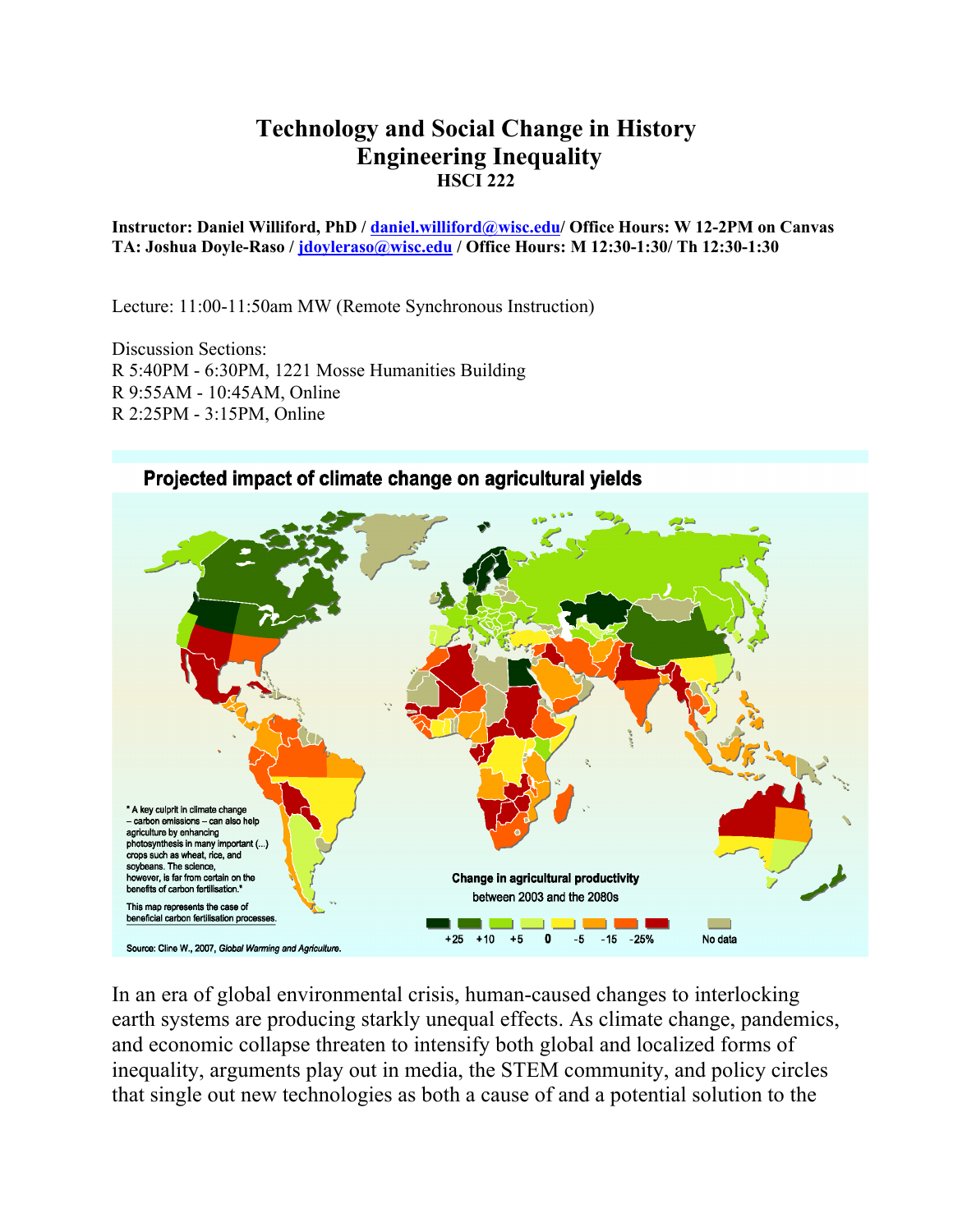present crisis. The relationship between technology and society has always been marked by other broad-based historical phenomena from the rise of capitalism to European colonial expansion. This course offers an introduction to the History of Technology centered on the relationship between technology and various forms of social inequality.

How have gendered, racial, and class-based disparities shaped the history of technology? How can ideas about who counts as a "designer" be expanded to encompass forms of labor not typically considered technological? How have forms of engineered inequity intersected with state-building, colonial projects, environmental degradation, and revolutionary programs? How has technology been implicated in attempts to imagine a more just society?

This course is designed to introduce students to central themes and concepts in the History of Technology. Each week, students will be responsible for reading the assigned texts. The course is organized into four sections or modules that build on one another through case-studies. These are transnational in scope and move chronologically from the  $17<sup>th</sup>$  century to the present.

**Official Description HISCI 222**: Topics in the history of technology of interest to students in engineering and physical sciences. Themes include the social basis of technical change, the impact of technology on everyday life, and ethical issues in technology in the last four centuries.

**Requisites**: Sophomore Standing, or one course in HISTORY or HIST SCI

**Credit Policy**: 3-credits. This class meets for three, 50-minute class periods each week over the fall semester and carries the expectation that students will work on course learning activities (reading, writing, problem sets, studying, etc) for about 2 hours out of the classroom for every class period. The syllabus includes additional information about meeting times and expectations for student work.

# **Course Outcomes**

- Identify and summarize key concepts in the history of technology
- Utilize historical methods and techniques and apply these to analyze primary sources including print media, visual art, film, web-based content, and technical materials
- Apply concepts from the history of technology to relevant present-day issues in engineering and technology policy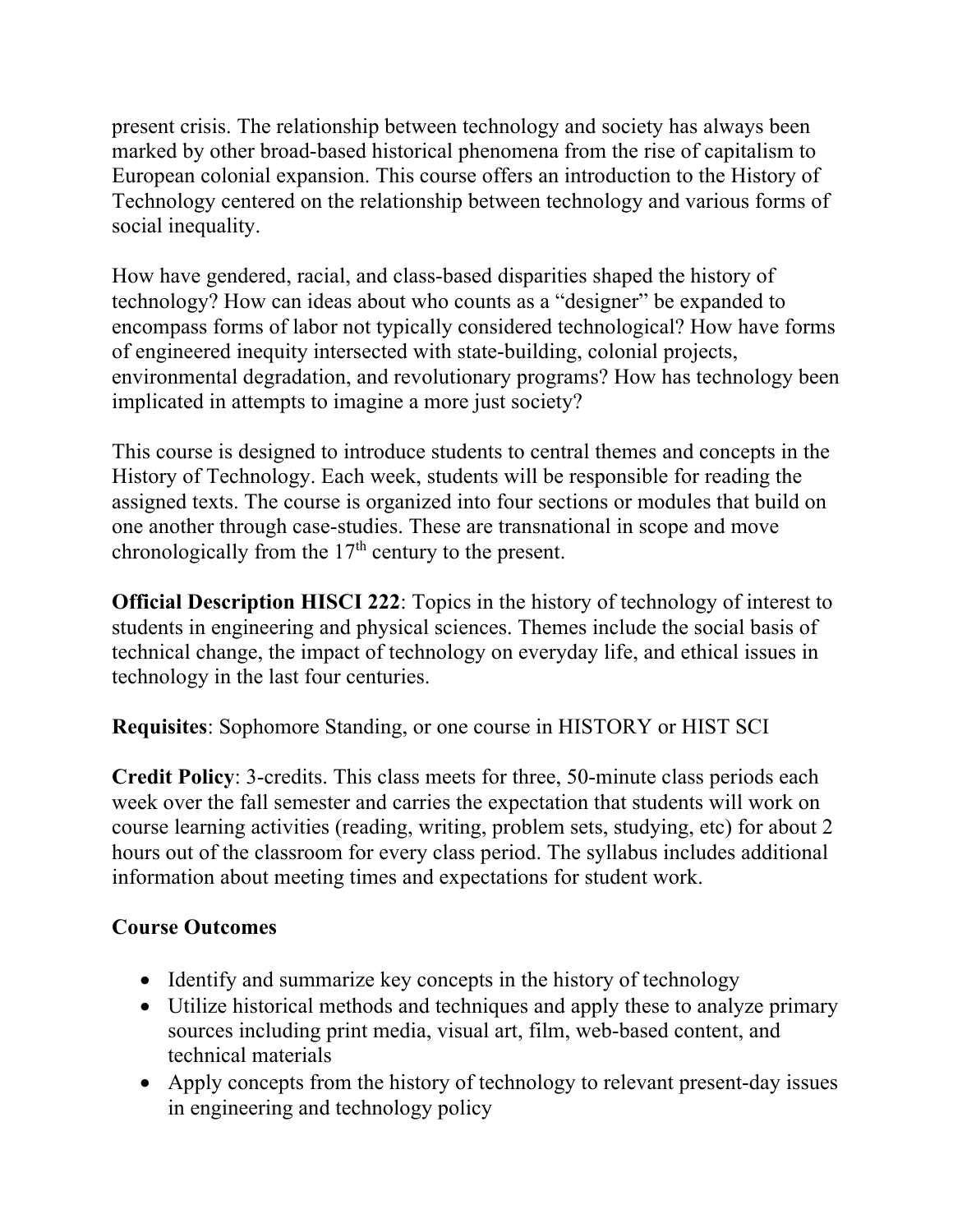• Produce original arguments that demonstrate critical thinking skills and draw on course concepts, arguments specifically about the role of technology—as a collection of material, social, and political practices—and technological change in the contemporary world

| A        | AВ       | B        | BС     | ັ      |          |          |
|----------|----------|----------|--------|--------|----------|----------|
| $93.0 -$ | $88.0 -$ | $83.0 -$ | 78.0–  | 78.0–  | $60.0 -$ | 0-59.99% |
| 100%     | 92.99%   | 87.99%   | 82.99% | 82.99% | 69.99%   |          |

### **Grade Distribution and Assignments**

### Participation: 20%

Participation grades will be earned based on active contributions to discussions and activities. Thoughtful, regular, and relevant participation during synchronous class discussions will help you earn full points. Contributions to asynchronous parts of the course (responding to other students' reading responses or blog posts) will also help you earn points.

## Reading Responses/Skill-Based Assignments: 20%

Ten weeks out of the semester students will be required to post a written response to the readings for that week on the course website or a short skills-based writing activity. Responses will vary in length depending on the assignment but will be between approximately 250 words and 350 words. The responses should be analytical in nature (rather than just summaries) and should connect to the readings from that week. Skill-based assignments will help students develop their writing abilities and prepare them for the final paper. The prompt or question for each week will be posted by 5pm on Sunday and all responses should be posted by Wednesday morning before lecture. They will be posted in the public Discussions section of Canvas, and you are strongly encouraged to respond and reference other students' posts. All posts will be graded 0 (for incomplete), 1 (for a post that does not respond to or fulfil the prompt), or 2 (for a complete and thoughtful response).

## Midterm Exam: 15%

Essay and short answer exam designed to assess comprehension of readings and lectures for the first half of the course. **10/14**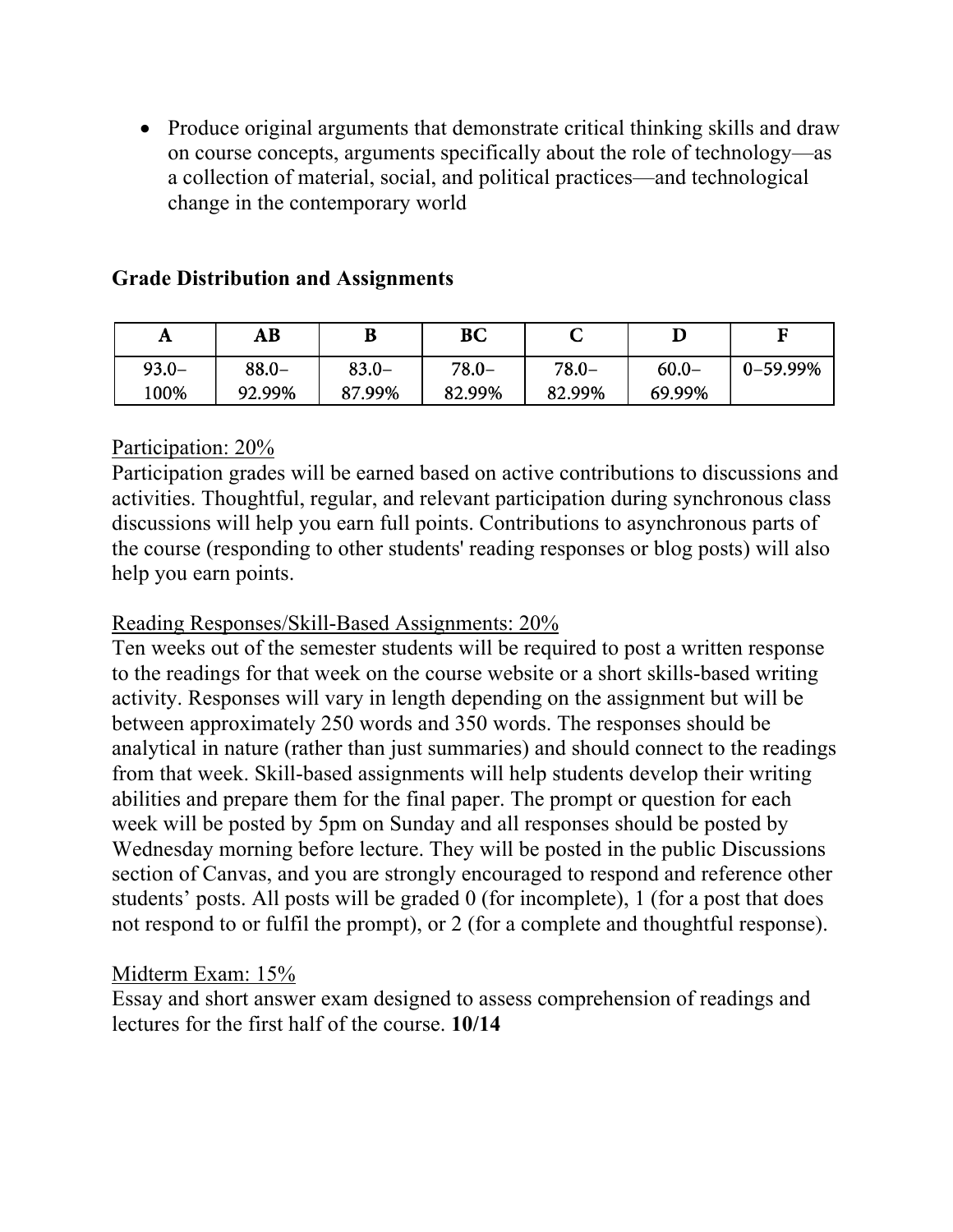Questions will be posted to Canvas at 11:00 am the start of lecture and will be available until the end of lecture (11:50 am). Students who are unable to log on during this time should contact the instructor to arrange an alternate exam time.

### Putting Theory to Work (Final) Paper: 25%

Building on themes and concepts introduced in this course, students will produce an essay on a contemporary issue involving technology. The paper should focus on a particular technical object, institution, practice, or event—situated in time and place. It should draw on both course readings and additional secondary material of your choosing while making use of the analytic and argumentative skills developed over the course of the semester. You will be required to find one source for the paper that you will analyze as a primary source. To help you develop your paper you will submit a one-page analysis of your primary source earlier in the semester that you may latter incorporate into the final paper

### **Thesis and Bibliography** (1 page) due 11/9 **Primary Source Analysis** (1/page) due 11/23 **Final Draft** (8-10 pages) due Week 12/9

### Final Exam: 20%

The Final Exam is comprised of two sections. Part 1: short answer questions focused on material from readings and lectures from the second part of the semester. Part 2: a synthetic essay question (choose between 3 given in advance) that will cover themes addressed in the course as a whole.

## **Course Requirements & Policies**

Course Canvas Site: Please consult the HISCI 222 Canvas website frequently. **Our synchronous sessions will all take place in BBCollaborate Ultra and can be accessed via the BBCollaborate Ultra Tab in Canvas.** All announcements will be posted there, as will important handouts and links to other sites. **Blog posts and Reading Responses should be posted in the "Discussion" tab of the course website.**

Communication: You are encouraged to communicate your questions and concerns to the instructor, and it is strongly preferred **that you use the Canvas course site to communicate**. Given the extraordinarily difficult and unpredictable circumstances this semester responses might not always be rapid, but we will be doing our best to make sure all questions and concerns are attended to. Instructor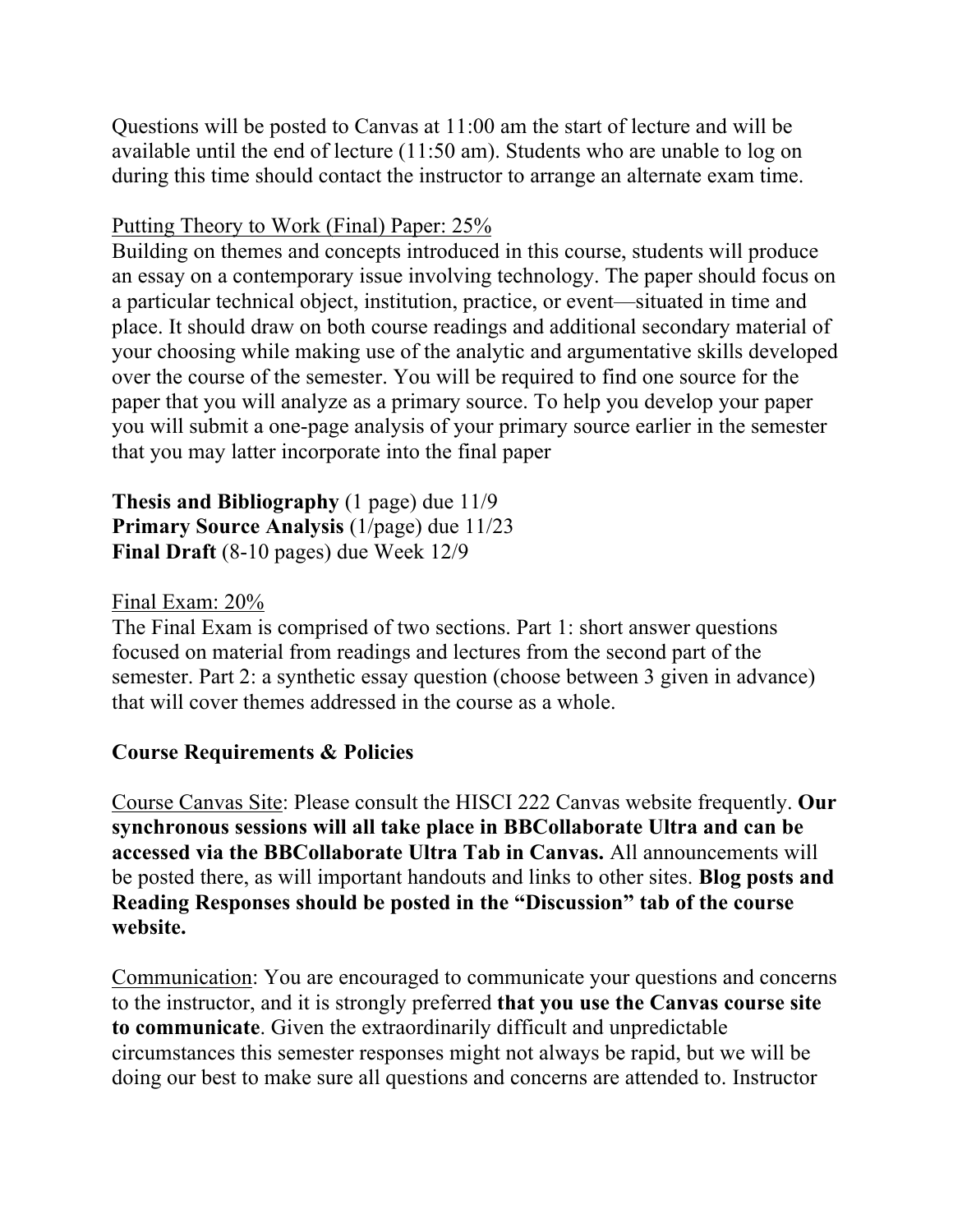office hours will take place from 12-2pm on Wednesday and should be scheduled online beforehand in the Appointments section of the Canvas Calendar.

Josh prefers for initial communication to be done by email, and he will respond to emails Monday-Friday within 24 hours and emails Saturday-Sunday within 48 hours. If a student is unable to attend either Monday or Thursday office hours, please contact Josh to set up an alternative time to meet. He is happy to assist with questions about assignments and reading, though longer conversation length questions should take place during meetings and he cannot guarantee a response to questions about assignments within 24 hours of the assignment's due date

Attendance: **Attendance this semester is complicate matter.** While you are expected to attend all online, synchronous class meetings, there is an understanding that students are experiencing unprecedented constraints and difficulties. At the same time, your regular participation is essential for making instruction meaningful. If you are not able to attend class, please be in touch as soon as possible. If you become ill, please contact the instructor to arrange some form of accommodation.

Accommodations: The University of Wisconsin-Madison supports the right of all enrolled students to a full and equal educational opportunity. The Americans with Disabilities Act (ADA), Wisconsin State Statute (36.12), and UW-Madison policy (Faculty Document 1071) require that students with disabilities be reasonably accommodated in instruction and campus life. Reasonable accommodations for students with disabilities is a shared faculty and student responsibility. Students are expected to inform faculty of their need for instructional accommodations by the end of the third week of the semester, or as soon as possible after a disability has been incurred or recognized. Faculty will work either directly with the student or in coordination with the McBurney Center to identify and provide reasonable instructional accommodations. Disability information, including instructional accommodations as part of a student's educational record, is confidential and protected under FERPA.

Religious observances: The University of Wisconsin-Madison supports accommodation of religious observances that might conflict with the course schedule. Students must notify the instructor within the first two weeks of class of the specific days or dates on which they request relief. Make-ups may be scheduled before or after the regularly scheduled requirements. It is understood that instructors may set reasonable limits on the total number of days claimed.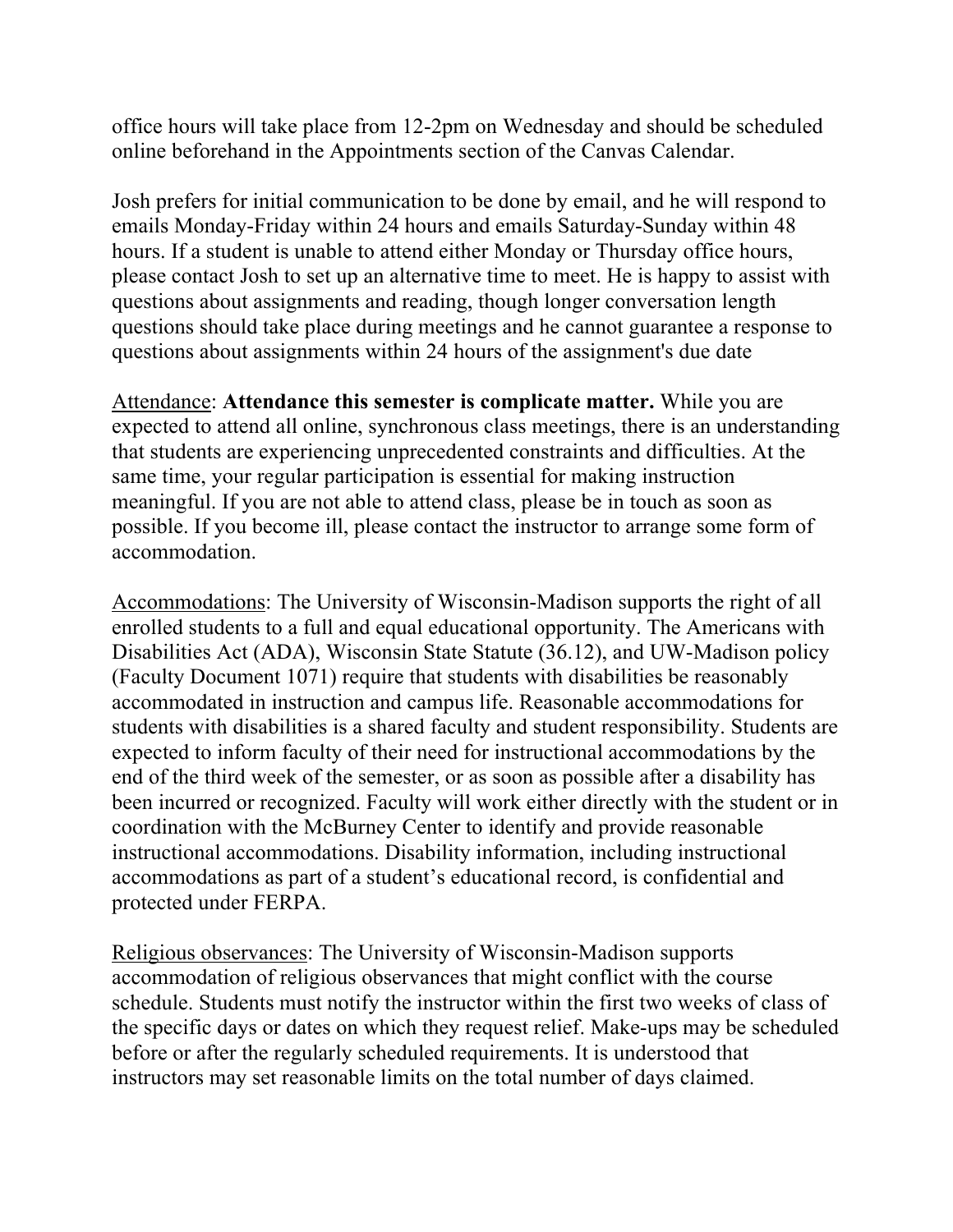Academic Integrity: All students are expected to adhere to the University of Wisconsin—Madison's core values regarding academic integrity. Students should utilize the Chicago Manual of Style Online for all issues of source citation, along with any specific guidelines provided in the course assignments. Clarifying the disciplinary standards of research ethics and source citation is part of the educational mission of this course, and students should consult the faculty instructor regarding any questions. Plagiarism or other academic misconduct may result in a zero on the assignment or exam, a lower grade in the course, or failure in the course. See the Dean of Students Office for more information about the academic misconduct process (http://students. wisc.edu/doso/acadintegrity.html). *When in doubt, be sure to cite carefully and completely all sources from which you obtain information*. This includes books, articles, documents, internet sites, encyclopedias, and periodicals. You must provide a citation if you exactly quote a source, paraphrase it, or extract information from it.

Privacy and Use of Audio/Video Recordings: Lecture materials and recordings for HISCI 222 are protected intellectual property at UW-Madison. Students in this course may use the materials and recordings for their personal use related to participation in this class. Students may also take notes solely for their personal use. If a lecture is not already recorded, you are not authorized to record my lectures without my permission unless you are considered by the university to be a qualified student with a disability requiring accommodation. [Regent Policy Document 4-1] Students may not copy or have lecture materials and recordings outside of class, including posting on internet sites or selling to commercial entities. Students are also prohibited from providing or selling their personal notes to anyone else or being paid for taking notes by any person or commercial firm without the instructor's express written permission. Unauthorized use of these copyrighted lecture materials and recordings constitutes copyright infringement and may be addressed under the university's policies, UWS Chapters 14 and 17, governing student academic and non-academic misconduct.

Diversity and Inclusion: Diversity is a source of strength, creativity, and innovation for UW-Madison. We value the contributions of each person and respect the profound ways their identity, culture, background, experience, status, abilities, and opinion enrich the university community. We commit ourselves to the pursuit of excellence in teaching, research, outreach, and diversity as inextricably linked goals. The University of Wisconsin-Madison fulfills its public mission by creating a welcoming and inclusive community for people from every background – people who as students, faculty, and staff serve Wisconsin and the world.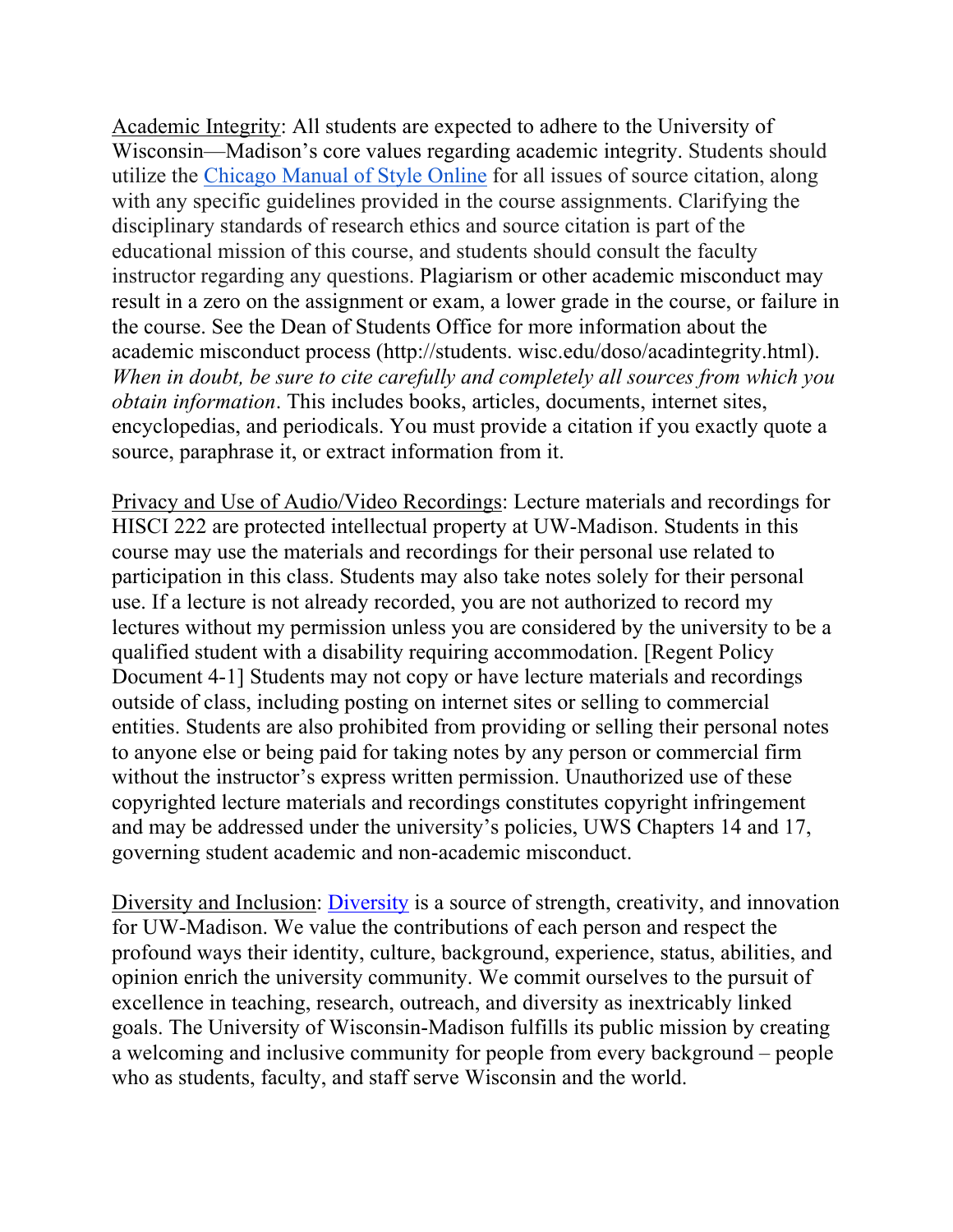Student Health and Well-being: As a student you may experience a range of issues that can cause barriers to learning. These might include strained relationships, anxiety, high levels of stress, alcohol/drug problems, feeling down, or loss of motivation. University Health Services can help with these or other issues you may experience. Help is always available. You can learn about free, confidential mental health services available to you; call 608-265-6600 (option 2) or visit uhs.wisc.edu.

Grading Policies: Late assignments will be **docked half a letter** and another half for each 24 hour period after that. If you know you will have trouble meeting a deadline for any reason, please speak to the instructor in advance (or as soon as possible) to arrange an extension. **Given the unusual circumstance of this semester, you are strongly encouraged to request an extension when and if you need it!** To appeal a grade, you must submit a written explanation to the instructor explaining why you deserve a better grade. The instructor's decision, however, will be final, and may be to raise, lower, or keep the grade

Readings: Keeping up with daily reading assignments is an *essential* part of this course. All readings are subject to change, and students will be notified of any changes via email or the course website.

Connectivity: If you are having connectivity issues for online sessions please see: https://it.wisc.edu/news/home-internet-connection-doctor-service/

# **COVID Specific Policies**

During the global COVID-10 pandemic, we must prioritize our collective health and safety to keep ourselves, our campus, and our community safe. As a university community, we must work together to prevent the spread of the virus and to promote the collective health and welfare of our campus and surrounding community.

UW-Madison Badger Pledge UW-Madison Face Covering Guidelines Students' Rules Rights, & Responsibilities

While on campus all employees and students are required to wear appropriate and properly fitting face coverings while present in any campus building unless working alone in a laboratory or office space.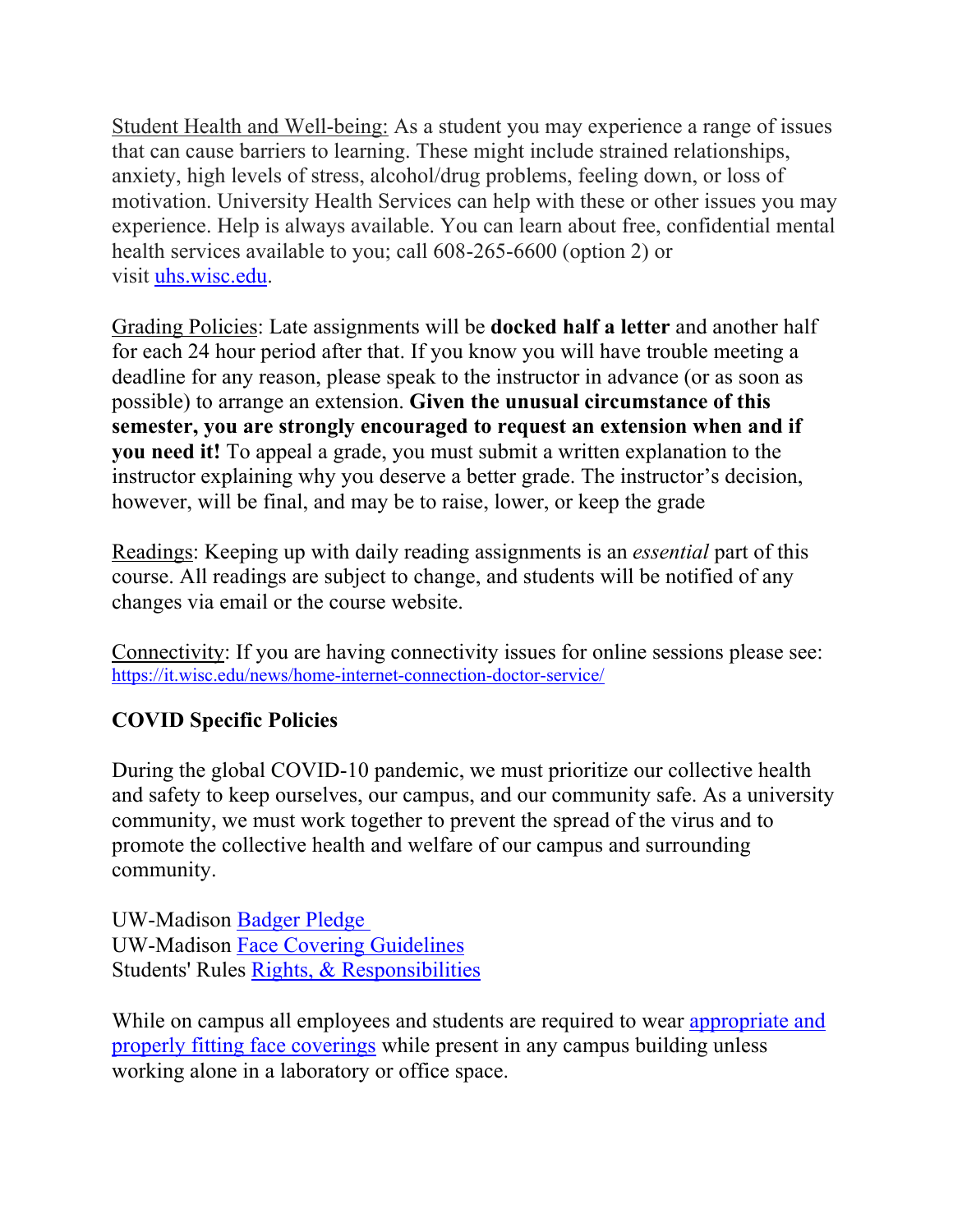Face Coverings During In-person Instruction Statement (COVID-19): Individuals are expected to wear a face covering while inside any university building. Face coverings must be worn correctly (i.e., covering both your mouth and nose) in the building if you are attending class in person. If any student is unable to wear a face-covering, an accommodation may be provided due to disability, medical condition, or other legitimate reason. Students with disabilities or medical conditions who are unable to wear a face covering should contact the McBurney Disability Resource Center or their Access Consultant if they are already affiliated. Students requesting an accommodation unrelated to disability or medical condition, should contact the Dean of Students Office.

Students who choose not to wear a face covering may not attend in-person classes, unless they are approved for an accommodation or exemption. All other students not wearing a face covering will be asked to put one on or leave the classroom. Students who refuse to wear face coverings appropriately or adhere to other stated requirements will be reported to the Office of Student Conduct and Community Standards and will not be allowed to return to the classroom until they agree to comply with the face covering policy. An instructor may cancel or suspend a course in-person meeting if a person is in the classroom without an approved face covering in position over their nose and mouth and refuses to immediately comply. **The History Department has directed instructors to halt the class and, if necessary, leave the classroom if anyone in the room is not wearing a properly fitted mask.**

Quarantine or Isolation Due to COVID-19: Students should continually monitor themselves for COVID-19 symptoms and get tested for the virus if they have symptoms or have been in close contact with someone with COVID-19. Students should reach out to instructors as soon as possible if they become ill or need to isolate or quarantine, in order to make alternate plans for how to proceed with the course. Students are strongly encouraged to communicate with their instructor concerning their illness and the anticipated extent of their absence from the course (either in-person or remote). The instructor will work with the student to provide alternative ways to complete the course work.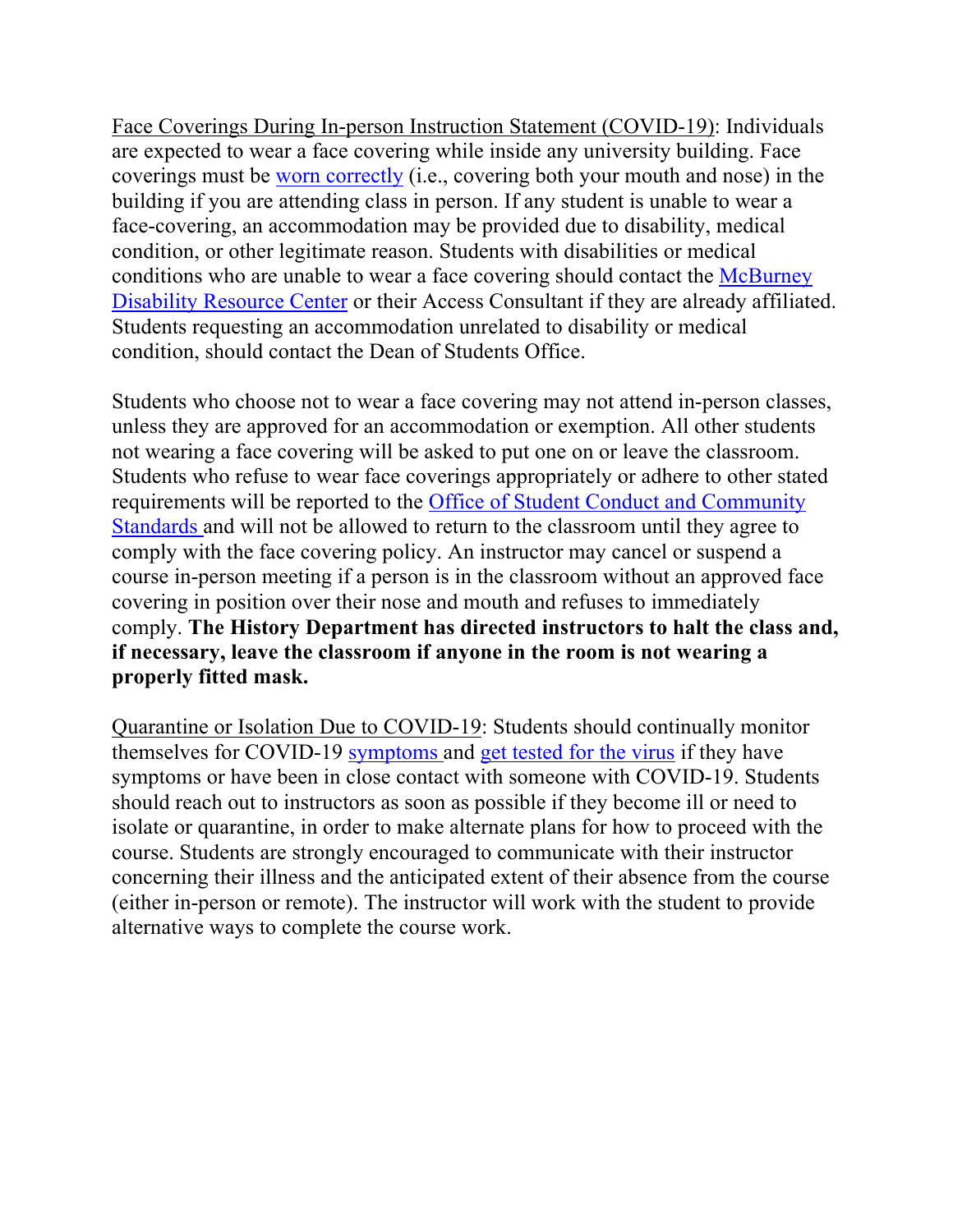# **Course Schedule**

# Part I: Foundations

## **Week 1: What is a technology?**

**9/2:** Course Introduction

## **Week 2: Foundations: Political Technologies**

**9/9:** Reading: Langdon Winner, "Do Artifacts Have Politics?" in *The Whale and the Reactor: A Search for Limits in an Age of High Technology* (Chicago: University of Chicago Press, 1988), 19-39.

## **Week 3: Foundations: Users/Designers**

**9/14:** Reading: Ronald Kline and Trevor Pinch, "Users as Agents of Technological Change: The Social Construction of the Automobile in the Rural United States," *Technology and Culture* 37, no. 4 (1996): 763–95.

Reading: "Tractor Manual," Ford Motor Company (1920).

**9/16:** Reading: Clapperton Chakanetsa Mavhunga, "Introduction," in *Transient Workspaces: Technologies of Everyday Innovation in Zimbabwe* (Cambridge, Mass.: MIT Press, 2014).

## **Week 4: Technologies and Social Order: Between Equality and Inequality**

**9/21:** Reading: Noel Perrin, *Giving Up the Gun: Japan's Reversion to the Sword, 1543-1879* (Boston: D. R. Godine, 1979), ix-xii, 3-45.

**9/23:** Reading: Geneviève Bédoucha, "The Watch and the Waterclock," in *Technological Choices: Transformation in Material Cultures since the Neolithic*, ed. Pierre Lemonnier (London: Routledge, 1993), 77–107.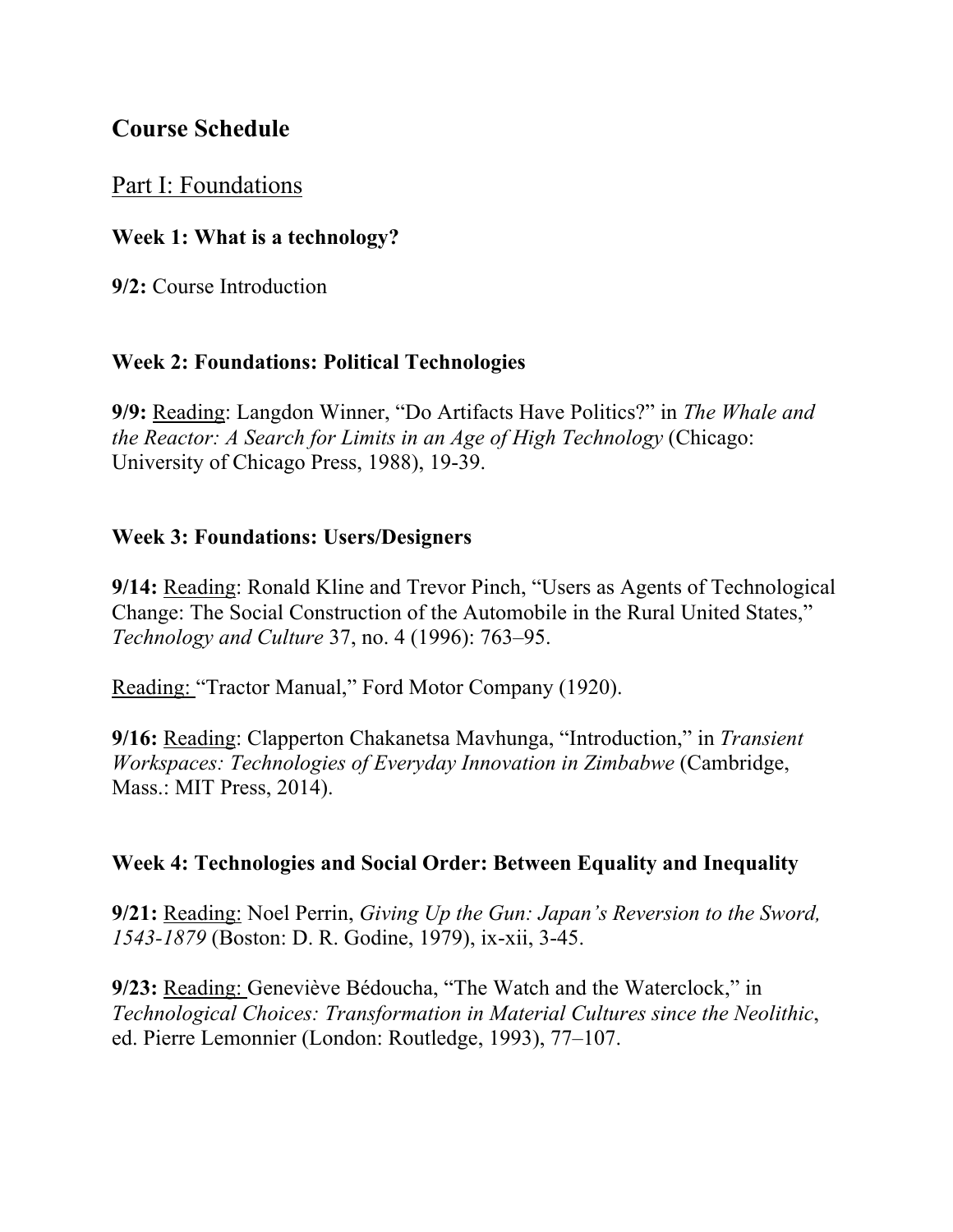# Part II: Technology and the Modern Project

# **Week 5: Engineering the State and Colonial Engineering**

**9/28:** Reading: Chandra Mukerji, "The Unintended State," in *Material Powers: Cultural Studies, History and the Material Turn*, ed. Tony Bennett and Patrick Joyce (London; New York: Routledge, 2010), 81–101.

**9/30:** Reading: John Law, "Technology and Heterogeneous Engineering: The Case of Portuguese Expansion" in *The Social Construction of Technological Systems: New Directions in the Sociology and History of Technology,* edited by Trevor Pinch, 105-127 (MIT Press, 2012).

Reading: Collected Maps from the Academia das Ciências de Lisboa, Biblioteca Nacional, http://purl.pt/162/1/index.html.

## **Week 6: Revolutionary Engineering and Machine-breaking**

**10/5:** Reading: Ken Alder, "Innovation and Amnesia: Engineering Rationality and the Fate of Interchangeable Parts Manufacturing in France," *Technology and Culture* 38, no. 2 (1997): 273–311.

Reading: William K. Storey, "Guns, Race, and Skill in Nineteenth-Century Southern Africa," *Technology and Culture* 45 (2004): 687-711.

**10/7:** Jeff Horn, "Machine-Breaking in England and France during the Age of Revolution," *Labour / Le Travail* 55 (2005): 143–66.

Reading: G. Beaumont, "Some Observations on the Conduct of the Luddites," [1812] in *The Luddites: Three Pamphlets, 1812-1839*, British Labour Struggles: Contemporary Pamphlets 1727-1850 (New York: Arno Press, 1972).

## **Week 7: Medical Technologies / Technologies of Racecraft**

**10/12:** Reading: Lundy Braun, *Breathing Race into the Machine: The Surprising Career of the Spirometer from Plantation to Genetics*, (Minneapolis: University of Minnesota Press, 2014). Introduction (xiii-xxiv) and Chapter 2, "Black Lungs and White Lungs" (27-54).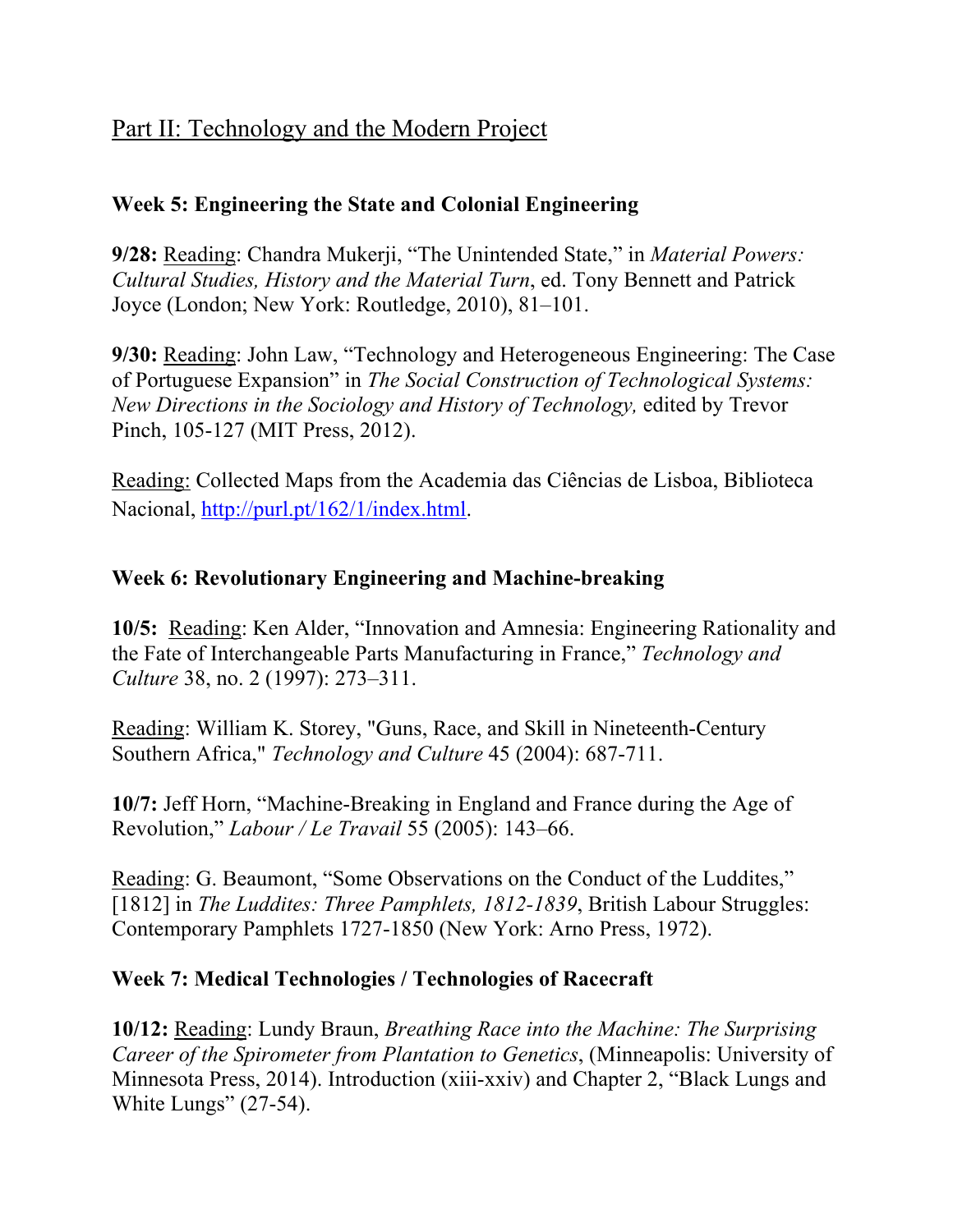Reading: CDC, "Coronavirus Disease 2019 (COVID-19)," Centers for Disease Control and Prevention, February 11, 2020, https://www.cdc.gov/coronavirus/2019-ncov/need-extra-precautions/racial-ethnicminorities.html

**10/14:** Online Mid-Term Exam: Questions will be posted to Canvas at 11:00 am the start of lecture and will be available until the end of lecture (11:50 am). Students who are unable to log on during this time should contact the instructor to arrange an alternate exam time.

# Part III: Who does technology work for?

## **Week 8: Colonial Techno-Giantism and Local Pharmacopeia**

**10/19:** Reading: Meredith McKittrick, "An Empire of Rivers: The Scheme to Flood the Kalahari, 1919–1945," *Journal of Southern African Studies* 41, no. 3 (May 4, 2015): 485–504.

Reading: Jules Verne, *Invasion of the Sea* (Wesleyan University Press, 2007). [Saharan Sea]

**10/21:** Reading: Abena Dove Osseo-Asare, *Bitter Roots: The Search for Healing Plants in Africa* (Chicago: University of Chicago Press, 2014), Intro (pg. 1-7); Chapter 2 "Take Grains of Paradise for Love"

## **Week 9: Engineering Racial Inequality**

**10/26:** Reading: Daniel B. Rood, *The Reinvention of Atlantic Slavery: Technology, Labor, Race, and Capitalism in the Greater Caribbean*, *The Reinvention of Atlantic Slavery* (New York: Oxford University Press, 2017), Ch. 4 "Wrought Iron-Politics," 94-120.

**10/28:** Reading: Amy E. Slaton, "Ambiguous Reform: Technical Workforce Planning and Ideologies of Class and Race in 1960s Chicago," *Engineering Studies* 2, no. 1 (April 2010): 5–28.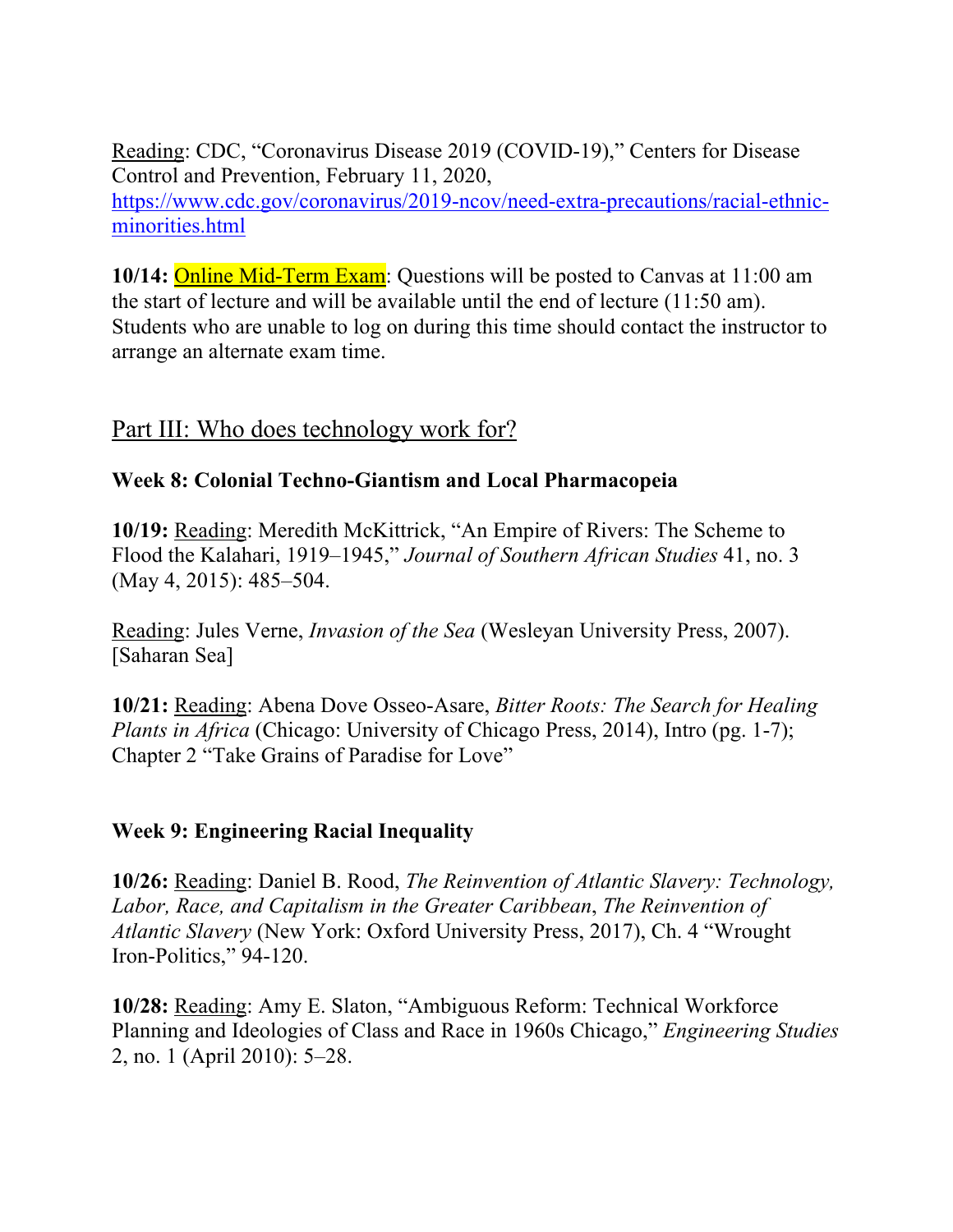Reading: "Racial Diversity and Discrimination in the U.S. STEM Workforce," January 9, 2018, http://www.pewsocialtrends.org/2018/01/09/blacks-in-stem-jobsare-especially-concerned-about-diversity-and-discrimination-in-the-workplace/.

# **Week 10: Gendering Technology**

**11/2:** Reading: Ruth Schwartz Cowan, "Twentieth-Century Changes in Household Technology," in *More Work for Mother: The Ironies of Household Technology from the Open Hearth to the Microwave* (New York: Basic Books, 1983), 69-101.

Reading: "Solving the Equation: The Variables for Women's Success in Engineering and Computing," *AAUW: Empowering Women Since 1881*, https://cra.org/crn/2015/04/solving the equation the variables for womens success in engine ering a/

**11/4:** Reading: Kalindi Vora, "Limits of 'Labor': Accounting for Affect and the Biological in Transnational Surrogacy and Service Work," *South Atlantic Quarterly* 111, no. 4 (2012): 681–700.

# **Week 11: Technonationalism and Decolonizing Technology**

**11/9:** Watching: Video, Isao Hashimoto, "1945-1948," https://www.youtube.com/watch?v=LLCF7vPanrY.

Putting Theory to Work Paper: Thesis and Bibliography Due

**11/11:** Gabrielle Hecht, *Being Nuclear: Africans and the Global Uranium Trade* (Cambridge, Mass.: MIT Press, 2012), Ch. 7.

# Part IV: High-Tech Inequality

# **Week 12: Environmental Histories of Computing**

**11/16:** Reading: Christophe Lécuyer, "From Clean Rooms to Dirty Water: Labor, Semiconductor Firms, and the Struggle over Pollution and Workplace Hazards in Silicon Valley," *Information & Culture: A Journal of History* 52, no. 3 (2017): 304–33.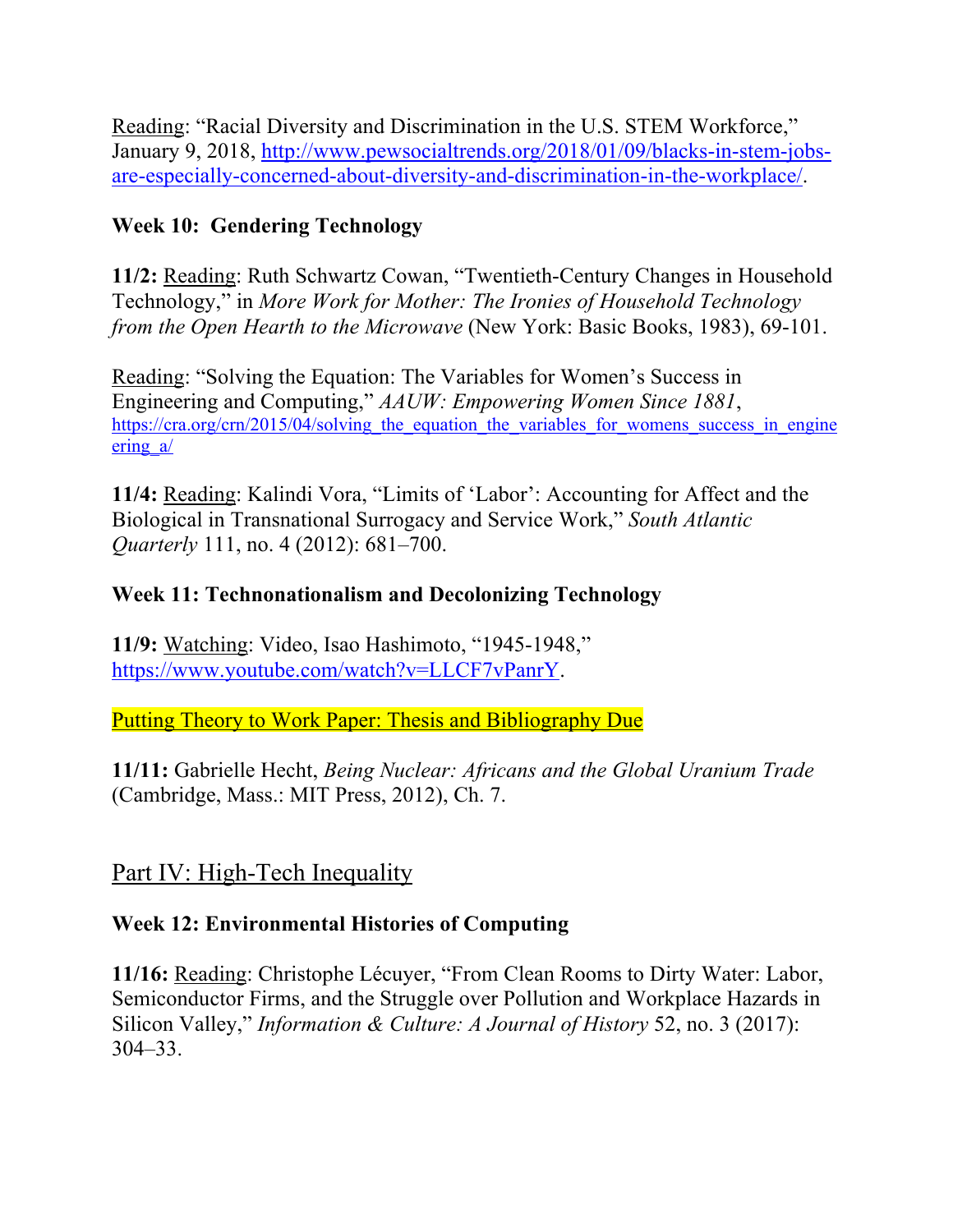**11/18:** Explore: OSWER US EPA, "Sustainable Management of Electronics," Collections and Lists, US EPA, August 12, 2015, https://www.epa.gov/smmelectronics.

## **Week 13: Algorithmic Governance**

**11/23:** Reading: "The Digital Poorhouse, by Virginia Eubanks," Harper's Magazine, January 1, 2018, https://harpers.org/archive/2018/01/the-digitalpoorhouse/.

Putting Theory to Work Paper: Primary Source Analysis

**11/25:** Reading: Ruha Benjamin, "Engineered Inequity," *Race After Technology: Abolitionist Tools for the New Jim Code,* 49-76 (Medford, Mass.: Polity, 2019).

Explore: https://whitecollar.thenewinquiry.com/

## **Week 14: Geoengineering**

**11/30:** Reading: James R. Fleming, *Fixing the Sky: The Checkered History of Weather and Climate Control* (New York: Columbia University Press, 2010), Ch. 8.

**12/2:** Reading: "Geoengineer the Planet? More Scientists Now Say It Must Be an Option," Yale E360, https://e360.yale.edu/features/geoengineer-the-planet-morescientists-now-say-it-must-be-an-option.

## **Week 15: Engineering other Possible Futures?**

**12/7:** Reading: Steven J. Jackson, "Rethinking Repair," in Media Technologies: Essays on Communication, Materiality and Society, ed. Tarleton Gillespie, Pablo Boczkowski, and Kristen Foot (Cambridge, Mass.: MIT Press, 2014).

**12/9:** Reading: Ytasha Womack, *Afrofuturism the World of Black Sci-Fi and Fantasy Culture* (Chicago: Chicago Review Press, 2013), Ch. 12 "Future World."